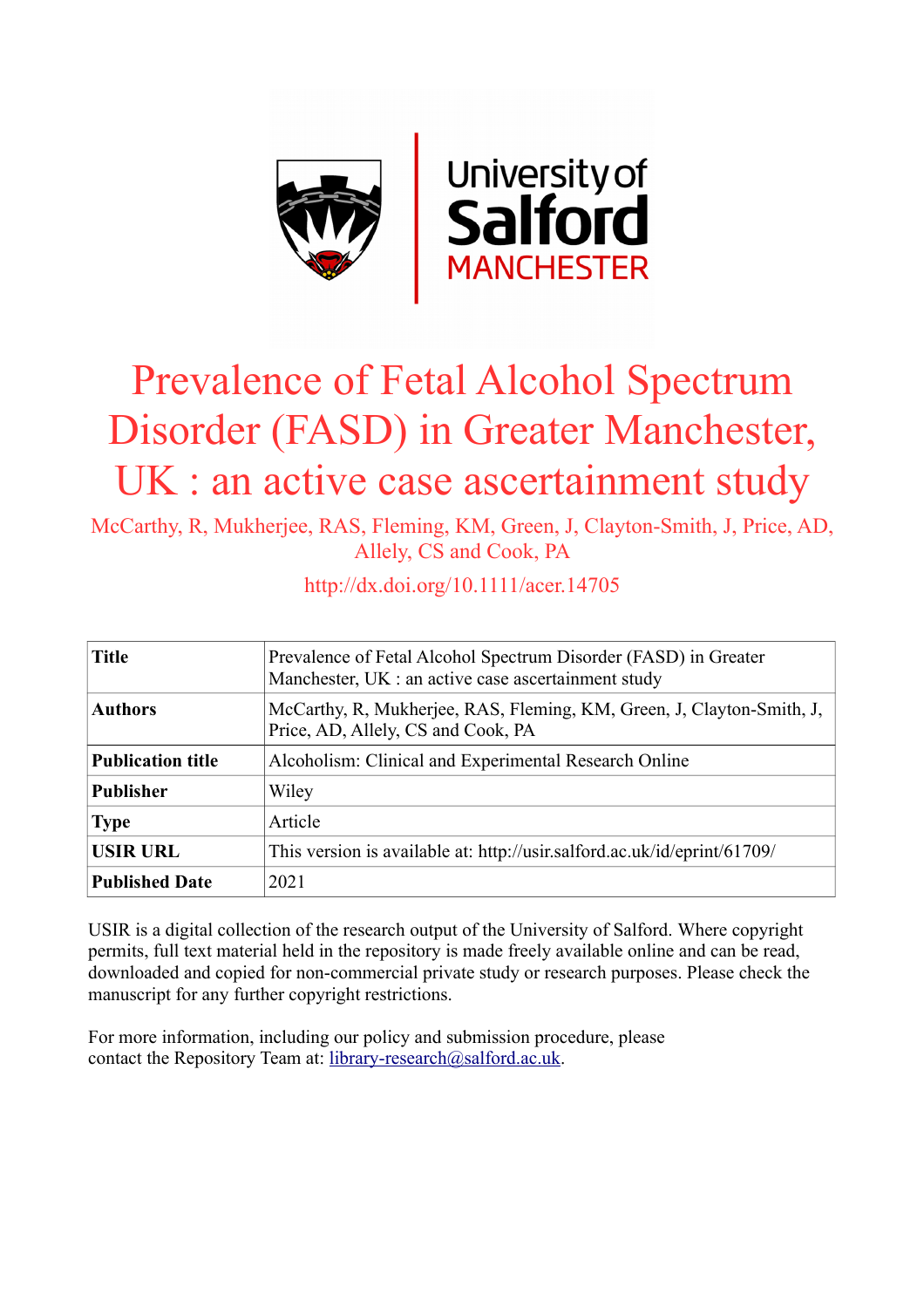DOI: 10.1111/acer.14705

# **ORIGINAL ARTICLE**

#### COHOLISM  $\mathbb{H}$

# **Prevalence of fetal alcohol spectrum disorder in Greater Manchester, UK: An active case ascertainment study**

**Robyn McCarthy1** | **Raja A. S. Mukherjee1,2** | **Kate M. Fleming3** | **Jonathan Green<sup>4</sup>** | **Jill** Clayton-Smith<sup>5</sup> | Alan D. Price<sup>1</sup> | Clare S. Allely<sup>1</sup> | Penny A. Cook<sup>1</sup>

<sup>1</sup>School of Health and Society, University of Salford, Salford, UK

<sup>2</sup>Fetal Alcohol Spectrum Disorder Service, Surrey & Borders Partnership NHS Foundatation Trust, Redhill, UK

3 Institute of Population Health, University of Liverpool, Liverpool, UK

4 Division of Neuroscience & Experimental Psychology, Royal Manchester Children's Hospital, University of Manchester, Manchester, UK

5 Division of Evolution & Genomic Sciences, Royal Manchester Children's Hospital, University of Manchester, Manchester, UK

#### **Correspondence**

Penny A. Cook, School of Health and Society, University of Salford, Allerton Building, Frederick Road, Salford M6 6PU, UK.

Email: [p.a.cook@salford.ac.uk](mailto:p.a.cook@salford.ac.uk)

#### **Funding information**

This project was funded by the Greater Manchester Health and Social Care Partnership. The funders had no role in study design, data collection and analysis, decision to publish, or the preparation of the manuscript.

# **Abstract**

**Background:** Despite high levels of prenatal alcohol exposure in the UK, evidence on the prevalence of fetal alcohol spectrum disorders (FASD) is lacking. This paper reports on FASD prevalence in a small sample of children in primary school.

**Methods:** A 2-phase active case ascertainment study was conducted in 3 mainstream primary schools in Greater Manchester, UK. Schools were located in areas that ranged from relatively deprived to relatively affluent. Initial screening of children aged 8–9 years used prespecified criteria for elevated FASD risk (small for age; special educational needs; currently/previously in care; significant social/emotional/mental health symptoms). Screen-positive children were invited for detailed ascertainment of FASD using gold standard measures that included medical history, facial dysmorphology, neurological impairment, executive function, and behavioral difficulties.

**Results:** Of 220 eligible children, 50 (23%) screened positive and 12% (26/220) proceeded to Phase 2 assessment. Twenty had a developmental disorder, of whom 4 had FASD and 4 were assessed as possible FASD. The crude prevalence rate of FASD in these schools was 1.8% (95% CI: 1.0%, 3.4%) and when including possible cases was 3.6% (2.1%, 6.3%). None of these children had previously been identified with a developmental diagnosis.

**Conclusions:** FASD was found to be common in these schools and most of these children's needs had not previously been identified. A larger, more definitive study that uses a random sampling technique stratified by deprivation level to select schools is needed to make inferences regarding the population prevalence of FASD.

#### **KEYWORDS**

attention-deficit hyperactivity disorder, autism spectrum disorder, fetal alcohol spectrum disorder, fetal alcohol syndrome, neurodevelopmental disorder

This is an open access article under the terms of the [Creative Commons Attribution-NonCommercial-NoDerivs](http://creativecommons.org/licenses/by-nc-nd/4.0/) License, which permits use and distribution in any medium, provided the original work is properly cited, the use is non-commercial and no modifications or adaptations are made. © 2021 The Authors. *Alcoholism: Clinical & Experimental Research* published by Wiley Periodicals LLC on behalf of Research Society on Alcoholism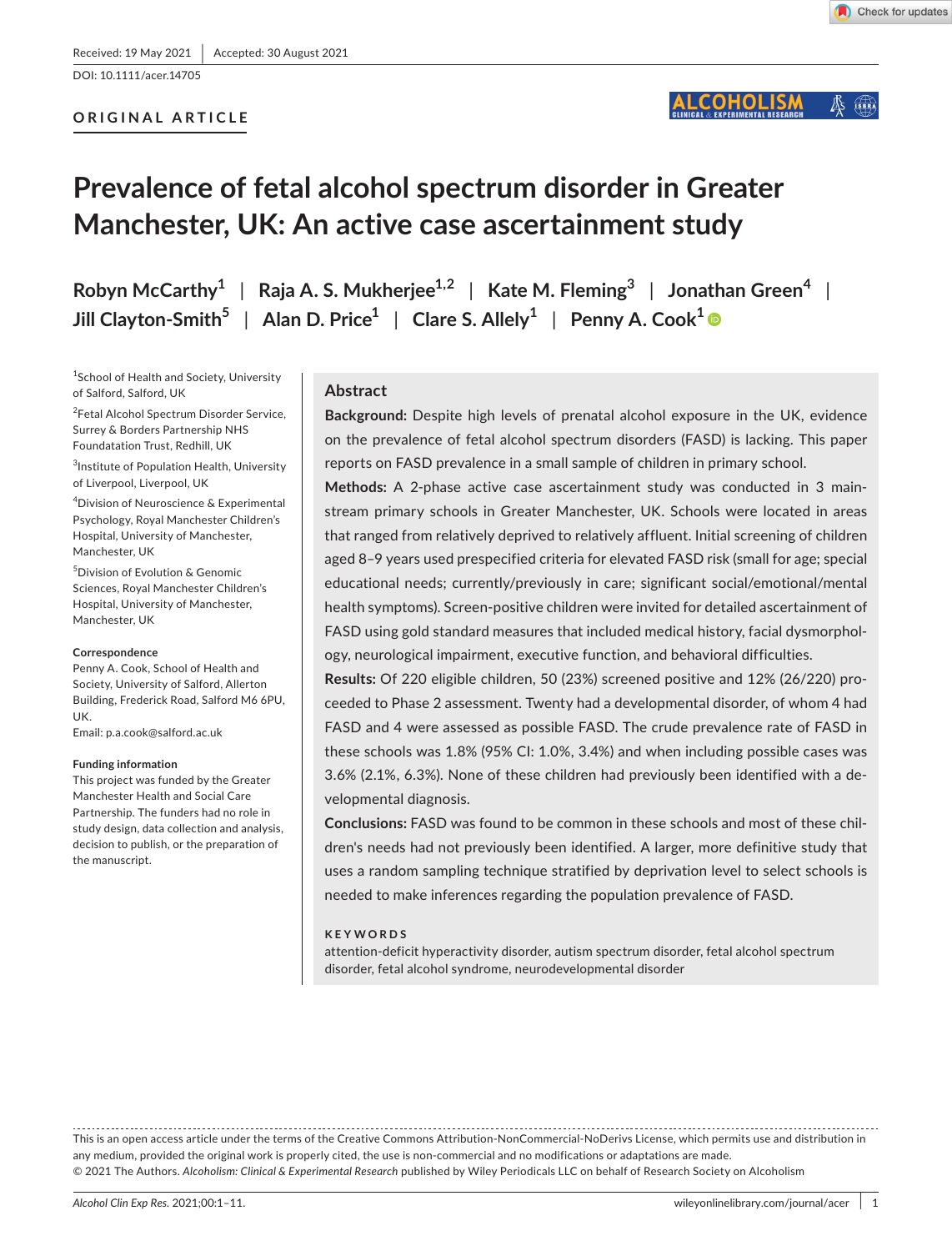# **INTRODUCTION**

An estimated 10% of pregnancies globally are exposed to alcohol, a potent teratogen that can lead to physical and neurodevelopmental birth defects (Popova et al., 2017), collectively known as fetal alcohol spectrum disorders (FASD) (Cook et al., 2016). FASD is an umbrella term that includes the diagnoses of fetal alcohol syndrome (FAS), pFAS (partial fetal alcohol syndrome), ARBD (alcohol-related birth defects), and ARND (alcohol-related neurodevelopmental disorder)/ ND-PAE (Neurobehavioral Disorder Associated with Prenatal Alcohol Exposure).

The prevalence of FASD is estimated to be 0.8% globally and highest in Europe, at 2% (Lange et al., 2017). There are no direct estimates of prevalence in the 4 countries with the highest known rates of prenatal alcohol exposure (Ireland, Belarus, Denmark and UK), all of which have rates of over 40% pregnancies exposed to alcohol (Popova et al., 2017). For the UK, the modeled estimate suggests 3.2% of children and young people may have FASD (Lange et al., 2017). A national study in the United States, on populations relatively similar to those in the UK, found a weighted estimate of 3–10% for FASD in children in primary school (May et al., 2018). Where a UK cohort with high levels of exposure (79% of mothers drank during the pregnancy, with 25% at binge levels) was used, 6–17% of children screened positive for features of FASD (McQuire et al., 2019). However, the lack of direct evidence of prevalence contributes to underinvestment in diagnostic, treatment, and prevention services (Scholin et al., 2021).

Active case ascertainment studies, the basis of global and national prevalence estimates (Lange et al., 2017; May et al., 2018), are considered the "gold standard" method of estimating prevalence and involve screening a cross section of the general population of children (Roozen et al., 2016). Passive methods are less useful because individuals with FASD are often not diagnosed (May & Gossage, 2001; Morleo et al., 2011) for a number of reasons, including a lack of knowledge/training among healthcare/educational professionals (Mukherjee et al., 2015); and difficulty in differentiating features of FASD from other commonly co-occurring disorders (e.g., attentiondeficit/hyperactivity disorder, ADHD, or autism spectrum disorder, ASD) (Chasnoff, Wells & King, 2015; Mukherjee et al., 2011; Young et al., 2016).

The aim of this study was to provide direct evidence of the prevalence of FASD in a small sample of UK children aged 8 to 9 years.

# **MATERIALS AND METHODS**

#### **Setting**

The setting was Greater Manchester, North West England (population 2.8 million), an area with a higher than England average level of alcohol harm (Public Health England, 2021), and relatively high deprivation (Ministry of Housing Communities & Local Government, 2019).

This study was part of a wider initiative, the "Preventing Alcohol Exposed Pregnancy Programme," taking place in 4 of the 10 Greater Manchester local authority areas. The initiative also included increased awareness raising and interventions with women who were pregnant or at risk of unplanned pregnancy (Reynolds et al., 2021).

#### **Design**

We report on a cross-sectional study to detect cognitive impairments and associated conditions, including FASD, using an active case ascertainment method. Based on the World Health Organization (WHO) standard protocol for FASD prevalence studies (World Health Organisation, 2012), children in school year 3/4 (8–9 years of age at enrollment) who were able to communicate in English were invited to take part in a 2-phase approach. Children with a known risk factor for FASD went to the second phase (full assessment, see section below, Phase 1: initial screening, Figure 1). Child assessments took place between July 2019 and March 2020. Restrictions related to the COVID-19 pandemic prevented face-toface data collection from mid-March 2020, at which point there was one outstanding parent interview, which was conducted by telephone in March 2020.

#### **Sample size**

A sample size of 170 was adequate to get a preliminary indication of prevalence in a selected sample of schools (based on estimated true prevalence =  $0.03$ , precision =  $0.05$ ; sensitivity =  $0.85$ ; specificity  $= 0.85$ ). We aimed to recruit 3 schools (assuming approximately 60 pupils in the relevant age category per school).

# **School recruitment**

In this pragmatic, small-scale study, schools were purposefully selected. Key informants (e.g., local government officials who work with schools, education psychologists) were consulted and suggested 4 schools, all of which agreed to take part. One school was excluded due to disengagement from the study and deviation from the protocol (see Appendix S1 for details of a partial data set). We initially aimed to include a specialist school providing Social Emotional and Mental Health (SEMH) support. All such schools within the study area were contacted; one agreed to take part but withdrew after being unable to gain consent from any parents.

In February 2020, an extension of data collection was granted with the aim to recruit further schools to increase the baseline sample size. Four additional schools were recruited. However, the imposition of COVID-19–related restrictions, including lockdown, meant that the study could not be completed in the second wave of schools. Partial results are reported in Appendix S1.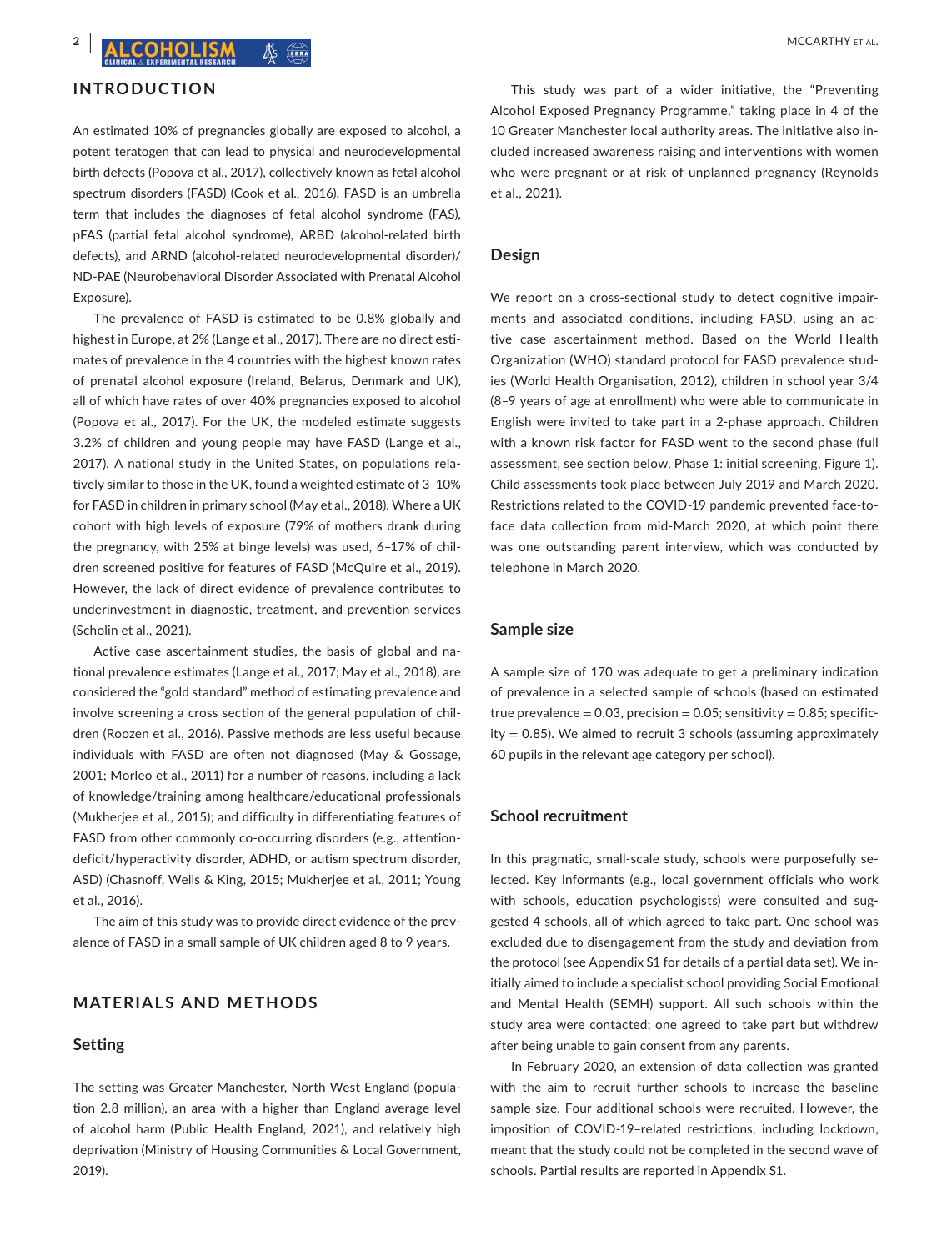# **INVITATION**

3 schools, all children aged 8 or 9 years in Years 3 and 4

# PHASE 1

Initial screening with children (participation on the basis of attendence at school on the measurement days and no parental opt out)

Height, Weight and Occipitofrontal measurement

All children screened positive at step 1 invited to step two and either:

small / small head (occipitofrontal) circumference (OFC)

and/or identfied as SEN

and/or teacher-identified /parent-identified behaviour problem or learning difficulty and/or looked after child

# **PHASE 2a: Parent Assessment**

Parent opt-in required, assessed with parent/teacher-completed measurement tools:

Social Communication Questionnaire (SCQ)

Strengths and Difficulties Questionnaire (SDQ)

Short Sensory Profile (SSP)

Vineland Adaptive Behavior Scales II (VABS-II)

Communication checklist for children (CCC-2)

**Medical History sheet** 

**PHASE 2b: Child Assessment** 

child assessed for (child-completed)

Cognitive (WISC V and NEPSY)

face morphology (photography)

**PHASE 2c** genetic testing

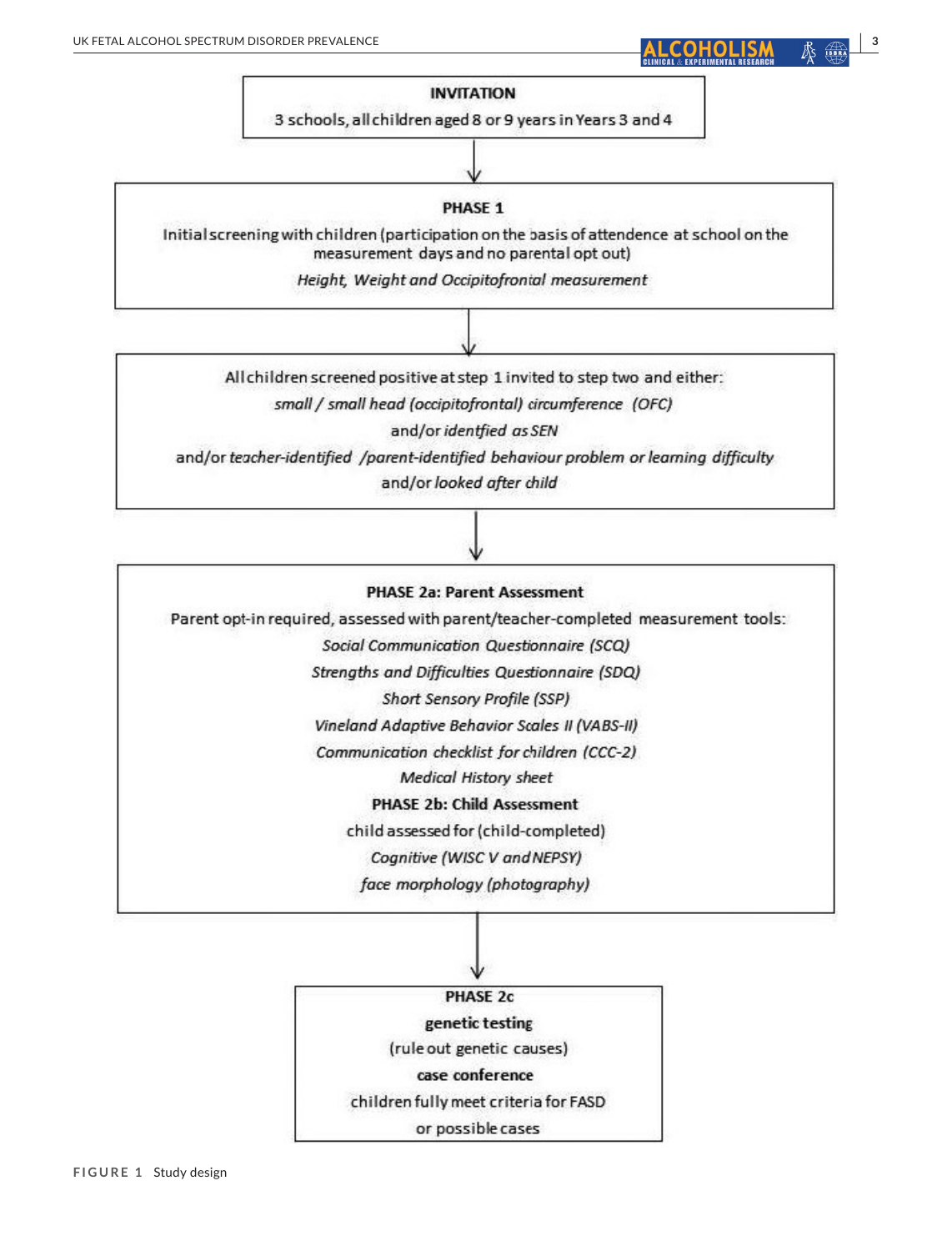# **Phase 1: Initial Screening**

Parents of all eligible children were sent a letter describing the study, with the option to opt-out, at least 5 days before data collection. Parents who wished to remove their child from the study at this stage were advised to return the letter with the opt-out option selected. Researchers were present in school to assess physical measurements. Height was measured using a mobile stadiometer, weight using Marsden MBF-6000 scales, and head circumference (OFC) using a Sec 201 measuring tape. To become eligible for Phase 2 (full assessment), one or more of the following criteria had to be met: height or weight below the ninth centile or OFC below the second centile; identified by the school or parents as having difficulties with learning, maladaptive behavior, and inattention or hyperactivity issues; have an Education, Health and Care Plan; be a currently or previously looked-after child; and already have diagnosed difficulties with behavior including ADHD or conduct disorder. Exclusion criteria were as follows: disabilities or behavioral abnormalities known to be caused by well-characterized and already-identified genetic factors (e.g., Down syndrome, Williams syndrome) or by postnatal brain injuries. These were excluded because the physical/behavioral stigmata overlap with FASD in presentation, and an FASD label cannot be attributed as the primary etiological factor.

# **Phase 2a: Measures completed by parents/carers**

Parents of those meeting criteria for Phase 2 were sent information sheets and consent forms to opt themselves and their child into the study either by email, by letter sent home, by telephone, or in person by the special educational needs coordinator or head teacher. Where children were currently under the care of the local authority, consent was obtained from the supervising social worker. For parent-report assessments, most took place at school in a private room for 2-hour sessions. Where requested by the parent, assessments took place in their home.

Parent-report assessments used the validated measures listed in Figure 1. The medical history was taken using a structured questionnaire developed originally at the University of New Mexico (May et al., 2018). The schedule included questions on prepregnancy, pregnancy and current substance use (alcohol, tobacco, prescription, and illicit drugs), folic acid use in pregnancy, and birth complications. General questions on current alcohol consumption were asked first as part of wider lifestyle set of questions, followed by questions about alcohol consumption in pregnancy. If alcohol was consumed during pregnancy, further questions ascertained the level and timing of consumption. Birth mothers were interviewed privately in order to encourage open reporting of alcohol use. For looked-after children, and fostered or adopted children, the parent/carer with most knowledge of the child was interviewed.

# **Phase 2b: Measurements on children**

Measurements took place in school during school hours. Dysmorphology of fetal alcohol syndrome (FAS) facial characteristics was assessed from photographs (using standardized alignment of the participant's head relative to the camera lens) taken by trained researchers. Images were analyzed by FAS Facial Photographic Analysis Software (Astley, 2015) and validated by an experienced clinical geneticist. Neurological impairment was assessed using the Developmental NEuroPSYchological Assessment (NEPSY) to assess memory, attention, and executive functions. The NEPSY subtests (Inhibition, Narrative Memory and Word List Interference, Animal Sorting, Clocks, and Memory for Faces) were those that had been identified in previous FASD research (Rasmussen et al., 2013). The Wechsler Intelligence Scale for Children (WISC-V) (Kaufman et al., 2015) was used to assess the child's cognition, as used in previous FASD studies (Raldiris et al., 2018).

# **Phase 2c: Ruling out genetic causes and case conference**

The results of the assessments were compared with the case definition (Table 1), derived from the WHO protocol for prevalence studies (World Health Organisation, 2012) and international guidelines (Cook et al., 2016). Where deficits met criteria in 3 subdomains, and PAE was present, FASD was considered. Where a child had all 3 sentinel facial features associated with FAS, FASD was considered in the absence of reported PAE. For all those considered for FASD, a microarray comparative genomic hybridization (array CGH) test was used to rule out other disorders that may present with a similar behavioral presentation of genetic origin (Douzgou et al., 2012). A saliva sample was taken using the Oragene DNA OG-575 (DNA Genotek, 2020). The Oligo (Oxford Gene Technology, Oxford, UK) Hx60k array was carried out by the North Western Regional Genetics Laboratory within Manchester University NHS Foundation Trust, Manchester.

Findings for each child were discussed during case conferences attended by the study team including clinicians with expertise in the diagnosis of FASD. Cases of FASD were defined according to internationally recognized guidelines (Cook et al., 2016). Possible cases were where FASD was suspected but information was missing or unclear, for example regarding alcohol use.

# **Data analysis**

Prevalence was estimated as the total number of children with FASD and probable FASD as the numerator, and the total number of eligible children at the same site as the denominator. This generates a conservative or minimum estimate of prevalence as it assumed that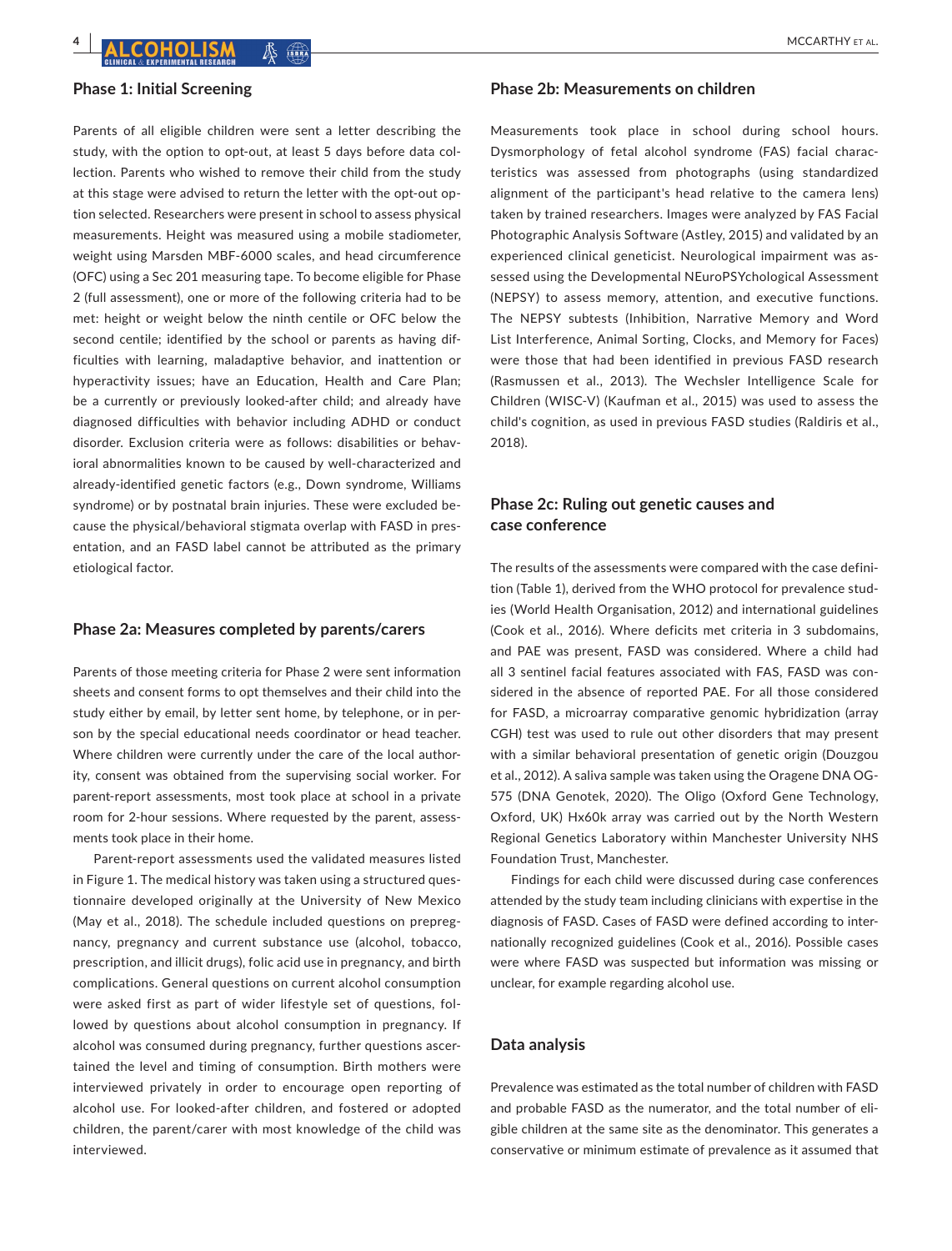**TABLE 1** Measures used and fetal alcohol spectrum disorder (FASD) domains of impairment

| <b>Domain</b>                       | Subdomain                        | Measure                                                                                                                                                                                               |
|-------------------------------------|----------------------------------|-------------------------------------------------------------------------------------------------------------------------------------------------------------------------------------------------------|
| Growth                              |                                  | Height below 9th percentile and weight below 9th percentile,<br>medical history                                                                                                                       |
| Face                                |                                  | Photographic measurements using 4-digit FAS Facial<br>Measurement software                                                                                                                            |
| Central Nervous System              | <b>Brain</b>                     | OFC below 2nd centile, medical history, or brain scan report                                                                                                                                          |
|                                     | Hard/soft neurological signs     | SSP defined differences in 2 or more domains<br>History of formally diagnosed motor disorder, for example,<br>dyspraxia<br>History of epilepsy or other neurological issues (from medical<br>history) |
|                                     | Communication                    | CCC-2, Vineland communication domain. Defined by<br>abnormality $>1.5$ standard deviations below the mean                                                                                             |
|                                     | Cognition                        | WISC-V: Full-Scale IQ 2 standard deviations from norm or<br>2 standard deviations between different subdomains                                                                                        |
|                                     | <b>Executive function</b>        | BRIEF overall score: score above clinical cutoff range<br>NEPSY executive function domain Score 1.5 standard<br>deviations from norm or 2 standard deviations between<br>subdomains                   |
|                                     | Memory                           | WISC-V, NEPSY memory domain                                                                                                                                                                           |
|                                     | Attention                        | SDQ attention domain scores above clinical cutoffs<br>NEPSY attention domain                                                                                                                          |
|                                     | Adaptive behavior, social skills | SCQ (score above 15), SDQ (score above clinical cutoff),<br>Vineland social domain, Vineland daily living skills domain<br>(both scores 1.5 standard deviations from mean)                            |
|                                     | Academic                         | Teacher report, below average level, has EHC Plan                                                                                                                                                     |
| Alcohol consumption of birth mother |                                  | History information sheet                                                                                                                                                                             |

Abbreviations: BRIEF, Behaviour Rating Inventory of Executive Function; CCC-2, Communication Checklist for Children; EHC Plan, Education, Health and Care Plan; FAS, fetal alcohol syndrome. IQ, Intelligence Quota; NEPSY, NEuroPSYchological Assessment; OFC, occipital frontal circumference; SSP, short sensory profile; SCQ, Social Communication Questionnaire; SDQ, Strengths and Difficulties Questionnaire; WISC-V, Wechsler Intelligence Scale for Children, Fifth UK Edition.

all children who were not examined did not have FASD. To obtain confidence intervals, we accounted for clusters (schools) by using nonparametric bootstrapping, resampling with replacement clusters with 10,000 bootstrap runs.

# **Ethical considerations**

Parents were invited to take part and were offered a report on their child's learning and behavioral issues, which could include a range of learning difficulties, including possible ASD, ADHD, and FASD. The text of the information sheet made it clear that the main objective was to ascertain FASD prevalence.

A small number of participants took part in genetic testing, which can occasionally identify markers for other health conditions. The information sheet sought to ensure that the parents/carers understood possible outcomes of the genetic test before giving consent.

Ethical approval was granted by the University of Salford Ethics committee in May 2019 (reference: HSR1819-100).

# **RESULTS**

#### **Participating schools**

Schools represented a range of deprivation when measured by the index of multiple deprivation. School 1 was located in one of England's 20% most deprived areas, and school 3, 30%. School 2 was located among the 20% most affluent areas in England.

# **Flow of participants**

A total of 220 children were invited and 203 children took part in the Phase 1 physical measures (height, weight, and OFC) (Figure 2). Fifty children were eligible for full assessment (Phase 2) because of screening positive on the physical measures, parent/teacher concerns, already acknowledged as SEN, or currently or previously being in local authority care (Table 2).

Assessment was not possible on 24 children due largely to parents not giving consent or being uncontactable.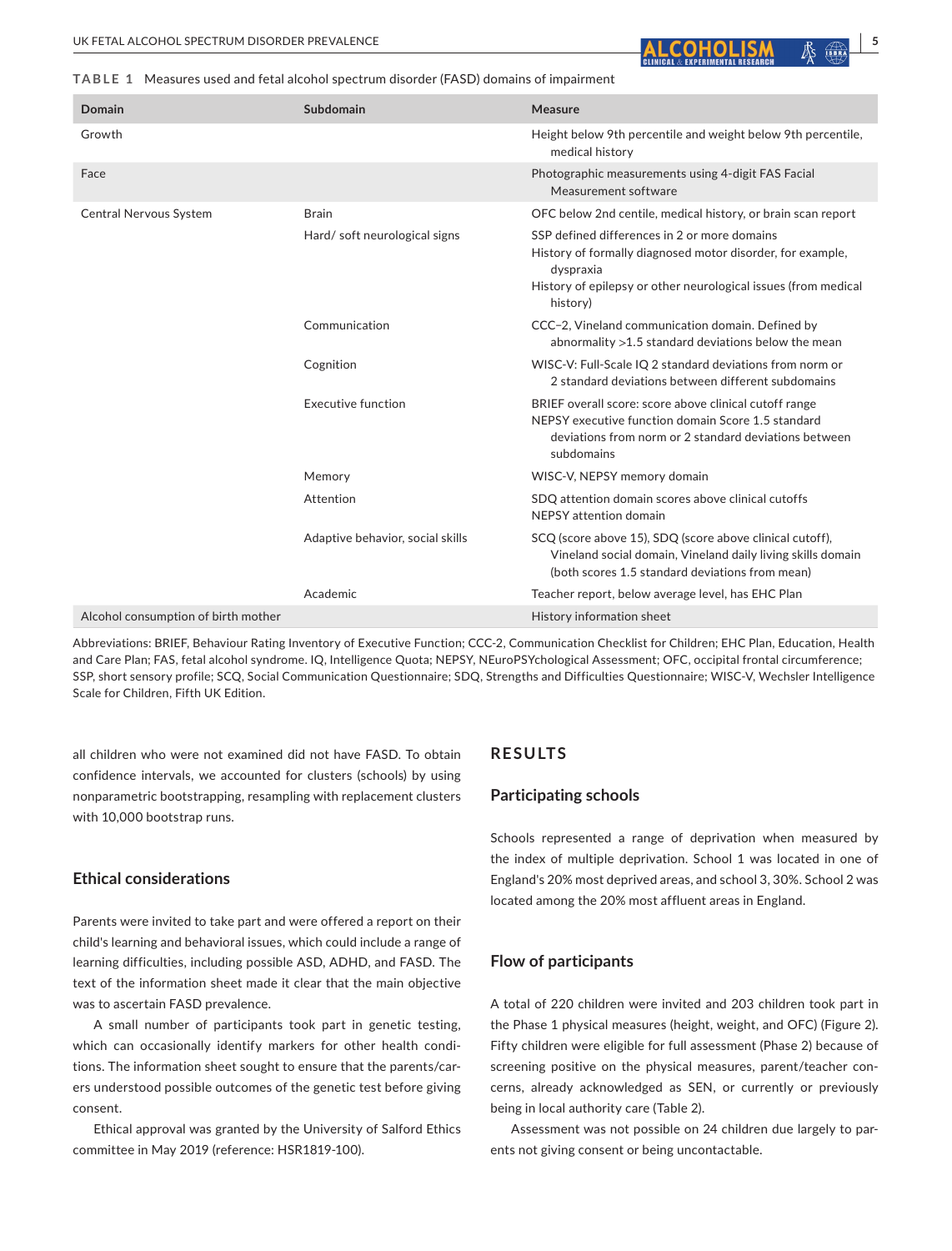

**FIGURE 2** Flow of participants through the study. SFA, small for age; SEN, on school educational needs register; LAC, "looked-after child," that is, in the care of the local authority; PrevLAC, previously looked-after child, that is, adopted

Full assessment took place with 26 children, four of whom had FASD and a further four were identified as possible FASD (Table 2). Other developmental disorders identified are detailed in Appendix S2.

Of the children with full data sets, none had reported exposure to known teratogenic antiepileptic pharmaceuticals. Two had exposure to illegal drugs, and over two thirds of the children assessed (68%) has some prenatal exposure to alcohol (Table 3).

Of the FASD cases, none had a prior clinical diagnosis of any neurodevelopmental disorder or an Education, Health and Care (EHC) Plan, and only one child had been identified by the school as having special educational needs. Three of the four cases had high-risk prenatal alcohol exposure reported, while in the fourth, alcohol was not reported but the child had severe FAS facial features, small for age, a low full-scale IQ of 66, and a normal CGH array (a summary of cases and possible cases assessed against the FASD criteria is given in Appendix S2).

Of the possible cases where FASD was suspected but not confirmed, none had a clinical diagnosis of any neurodevelopmental disorder and only one had an EHC Plan. All were on the schools' special educational needs register, had prenatal exposure to alcohol, and had deficits in at least three subdomains. Of the 12 children with a suspected disorder that was deemed unlikely to be FASD, 11 had some level of prenatal exposure to alcohol (Table 3).

#### **Prevalence rates**

We calculated a conservative (minimum) prevalence of FASD of 1.8% 4/220 (95% CI [1.0, 3.4]) and a conservative (minimum) prevalence that also included possible FASD of 3.6% 8/220 (95% CI [2.1, 6.3]) within our study population.

# **DISCUSSION**

# **Prevalence of FASD**

This is the first FASD active case ascertainment study to be carried out in the UK, a country with one of the highest rates of drinking in pregnancy in the world. These prevalence estimates, though not necessarily generalizable to other communities, are in line with a modeled population prevalence estimate for the UK of 3.2% (Lange et al., 2017) and consistent with a screening prevalence of 6–17% in a secondary analysis of data from a cohort study of children born in the 1990s (McQuire et al., 2019). As per May et al. (2018), our prevalence estimates could be considered as "conservative" because we assumed all those who we did not fully assess did not have FASD. Further work examining the prevalence of FASD taking account of maternal sociodemographic factors and trends in alcohol consumption would allow a more precise estimate of the likely burden of this condition in the UK.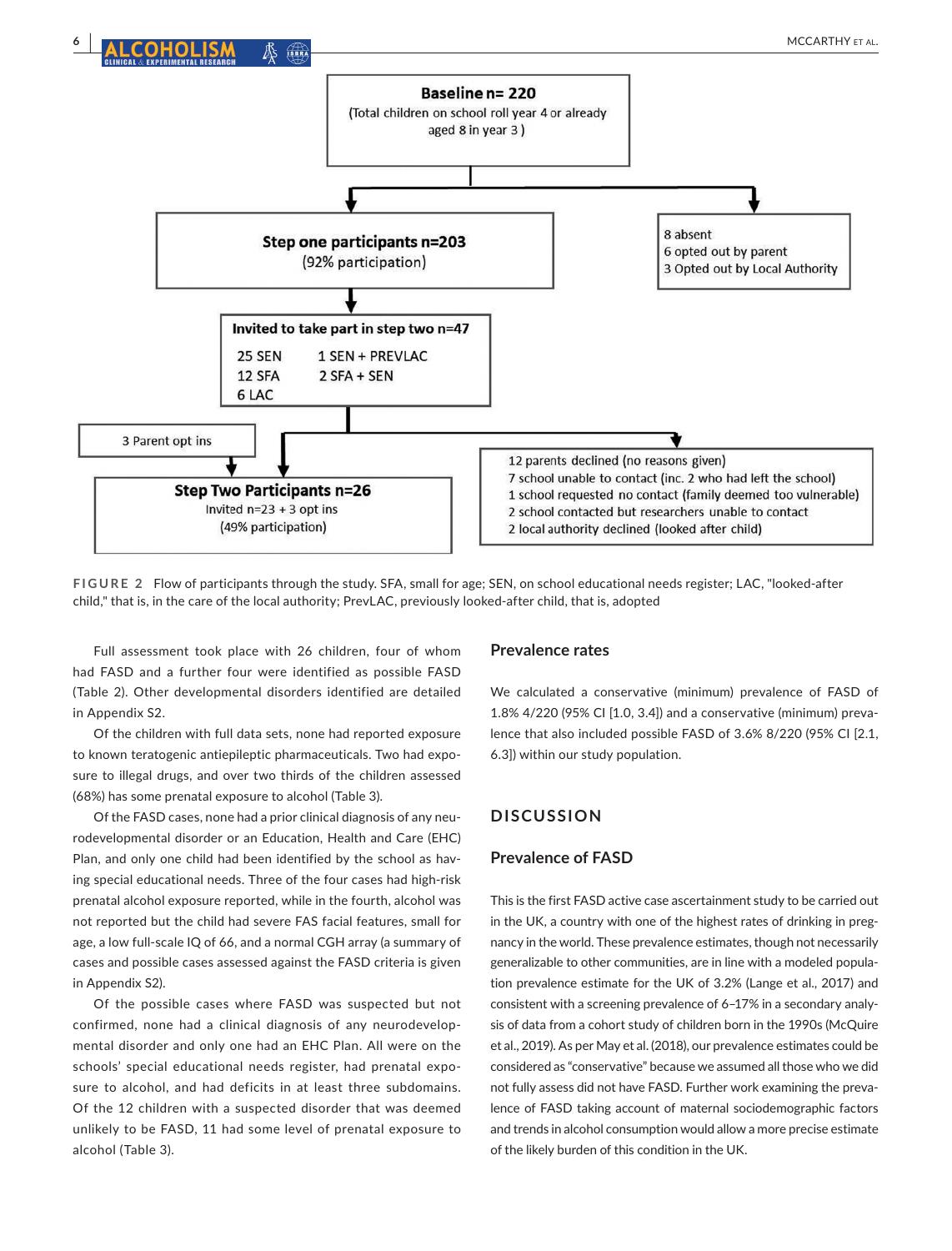# **TABLE 2** Screening and assessment data by school



|                                                              | School 1 (baseline<br>$N = 44$ ) | School 2 (baseline $N = 118$ ) | School 3 (baseline<br>$N = 59$ | Total ( $N = 220$ ) |  |  |  |  |  |
|--------------------------------------------------------------|----------------------------------|--------------------------------|--------------------------------|---------------------|--|--|--|--|--|
| Screened at stage 1, n (% of<br>baseline)                    | 38 (86)                          | 109 (92)                       | 56 (95)                        | 203 (92)            |  |  |  |  |  |
| Sex, n (% of baseline)                                       |                                  |                                |                                |                     |  |  |  |  |  |
| Male                                                         | 18 (40)                          | 55 (46)                        | 30(51)                         | 103(47)             |  |  |  |  |  |
| Female                                                       | 20(45)                           | 54 (46)                        | 26 (44)                        | 100(45)             |  |  |  |  |  |
| Age, Years (y) and months (m)                                |                                  |                                |                                |                     |  |  |  |  |  |
| Median                                                       | 8y11m                            | 8y10m                          | 8y6m                           | 8y10m               |  |  |  |  |  |
| [interquartile range]                                        | [8y9m, 9y5m]                     | [8y5m, 9y6m]                   | [8y3m, 8y11m]                  | [8y 5m, 9y 4m]      |  |  |  |  |  |
| (range)                                                      | (8y3m, 9y9m)                     | (8y0m, 9y10m)                  | (8y0m, 9y8y)                   | (8y0m, 9y10m)       |  |  |  |  |  |
| Physical screen positive, n (% of baseline)                  |                                  |                                |                                |                     |  |  |  |  |  |
| Height <9th percentile                                       | 4(9)                             | 7(6)                           | 2(3)                           | 13(6)               |  |  |  |  |  |
| Weight <9th percentile                                       | 2(5)                             | 3(3)                           | 2(3)                           | 7(3)                |  |  |  |  |  |
| OFC <2th percentile                                          | 1(2)                             | 1(1)                           | 1(2)                           | 3(1)                |  |  |  |  |  |
| Reason for recruitment, n (% of invited)                     |                                  |                                |                                |                     |  |  |  |  |  |
| SEN                                                          | 14 (66)                          | 7(43)                          | 5(50)                          | 26(13)              |  |  |  |  |  |
| <b>SFA</b>                                                   | 3(14)                            | 5(31)                          | 4(40)                          | 12(6)               |  |  |  |  |  |
| <b>LAC</b>                                                   | 2(10)                            | 3(18)                          | 1(10)                          | 6(3)                |  |  |  |  |  |
| $SFA + SEN$                                                  | 2(10)                            | $\mathsf{O}$                   | $\mathsf O$                    | 2(1)                |  |  |  |  |  |
| $SFA + prevLAC$                                              | $\mathbf 0$                      | 1(6)                           | $\mathbf{O}$                   | 1(0.5)              |  |  |  |  |  |
| Parent opt-in                                                | $\mathsf{O}$                     | 3(16)                          | $\mathsf{O}$                   | 3(1)                |  |  |  |  |  |
| Invited to second phase                                      | 21                               | 19                             | 10                             | 50                  |  |  |  |  |  |
| Phase 2 assessments                                          | $N = 10$                         | $N = 9$                        | $N = 7$                        | $N = 26$            |  |  |  |  |  |
| Referral reason, n (% of Phase 2 participants)               |                                  |                                |                                |                     |  |  |  |  |  |
| <b>SEN</b>                                                   | 5(50)                            | 3(33)                          | 4(57)                          | 12 (46)             |  |  |  |  |  |
| <b>SFA</b>                                                   | 3(30)                            | 0                              | 2(29)                          | 5(19)               |  |  |  |  |  |
| <b>LAC</b>                                                   | 0                                | 2(22)                          | 1(14)                          | 3(12)               |  |  |  |  |  |
| SFA and SEN                                                  | 2(20)                            | 0                              | 0                              | 2(8)                |  |  |  |  |  |
| <b>SFA and PrevLAC</b>                                       | 0                                | 1(11)                          | 0                              | 1(4)                |  |  |  |  |  |
| parent opt-in                                                | 0                                | 3(33)                          | 0                              | 3(11)               |  |  |  |  |  |
| Maternal ethnicity, n (%)                                    |                                  |                                |                                |                     |  |  |  |  |  |
| White UK                                                     | 10 (100)                         | 8 (89)                         | 6(86)                          | 24 (92)             |  |  |  |  |  |
| Nonwhite                                                     | 0                                | 1(11)                          | 0                              | 1(4)                |  |  |  |  |  |
| Not reported                                                 | $\mathsf{O}\xspace$              | $\mathsf{O}\xspace$            | 1(14)                          | 1(4)                |  |  |  |  |  |
| Maternal educational qualifications, highest received, n (%) |                                  |                                |                                |                     |  |  |  |  |  |
| <4 GCSEs                                                     | 2(20)                            | $\mathsf O$                    | 1(14)                          | 3(12)               |  |  |  |  |  |
| $4+GCSEs$                                                    | 4(40)                            | 0                              | 2(29)                          | 6(23)               |  |  |  |  |  |
| 2+A levels                                                   | 2(20)                            | 3(33)                          | 1(14)                          | 6(23)               |  |  |  |  |  |
| Degree                                                       | 2(20)                            | 4(44)                          | 2(29)                          | 8 (30)              |  |  |  |  |  |
| Missing data                                                 | 0                                | 2(22)                          | 1(14)                          | 3(12)               |  |  |  |  |  |
| Full assessment                                              |                                  |                                |                                |                     |  |  |  |  |  |
| Deficits in 3 subdomains met, n<br>(% of assessed)           | 8(80)                            | 7(78)                          | 6(86)                          | 21 (80)             |  |  |  |  |  |
| FASD, n (% of assessed)                                      |                                  |                                |                                |                     |  |  |  |  |  |
| <b>FASD</b>                                                  | 1(10)                            | 3(33)                          | 0(0)                           | 4(15)               |  |  |  |  |  |
| FASD and possible FASD                                       | 3(30)                            | 4(44)                          | 1(10)                          | 8 (30)              |  |  |  |  |  |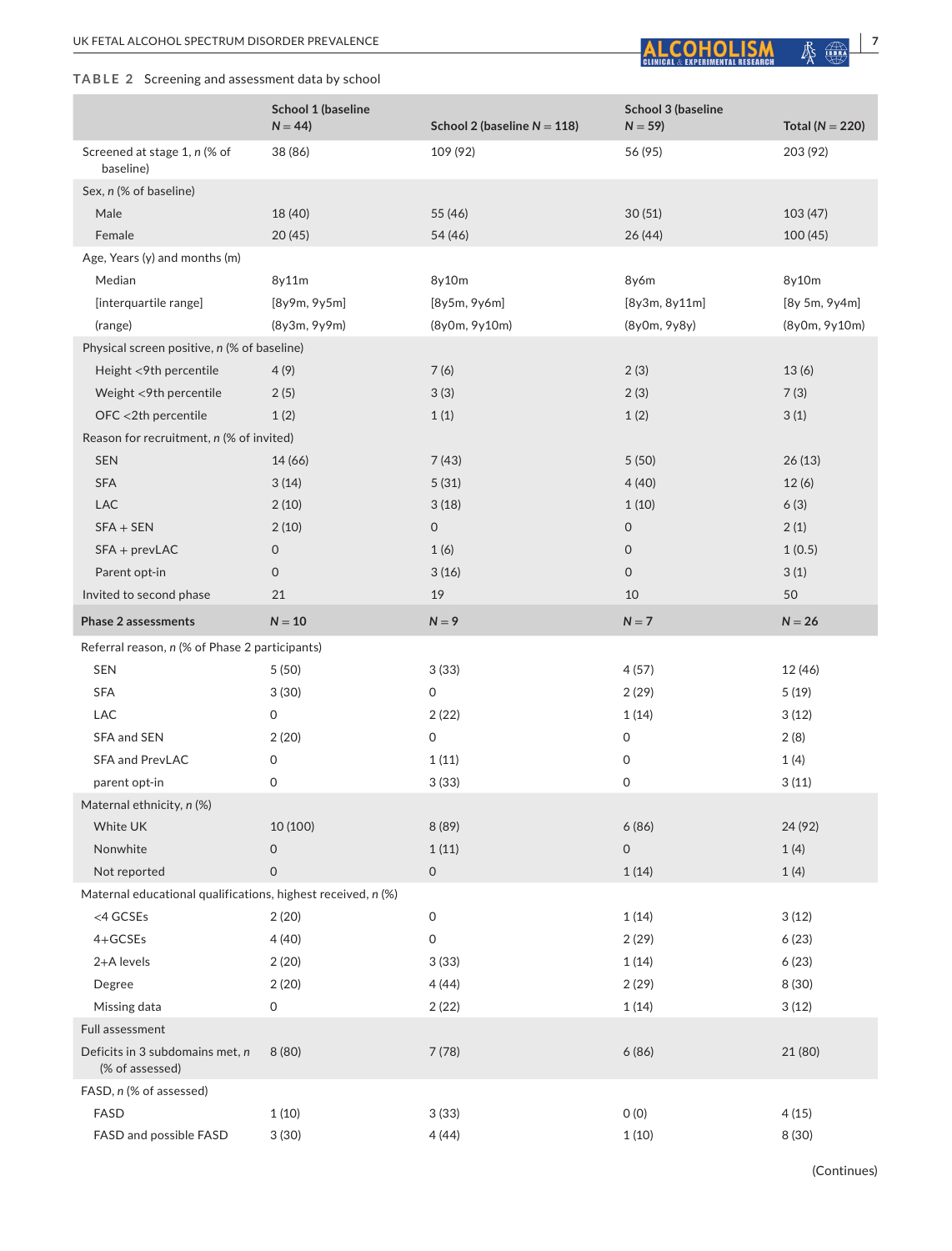| 8                                | $\begin{picture}(42,10) \put(0,0){\line(1,0){10}} \put(15,0){\line(1,0){10}} \put(15,0){\line(1,0){10}} \put(15,0){\line(1,0){10}} \put(15,0){\line(1,0){10}} \put(15,0){\line(1,0){10}} \put(15,0){\line(1,0){10}} \put(15,0){\line(1,0){10}} \put(15,0){\line(1,0){10}} \put(15,0){\line(1,0){10}} \put(15,0){\line(1,0){10}} \put(15,0){\line(1$<br>蜃 |                  |                  | MCCARTHY ET AL  |
|----------------------------------|----------------------------------------------------------------------------------------------------------------------------------------------------------------------------------------------------------------------------------------------------------------------------------------------------------------------------------------------------------|------------------|------------------|-----------------|
| TABLE 2 (Continued)              |                                                                                                                                                                                                                                                                                                                                                          |                  |                  |                 |
| <b>Phase 2 assessments</b>       | $N = 10$                                                                                                                                                                                                                                                                                                                                                 | $N = 9$          | $N = 7$          | $N = 26$        |
| Other outcomes                   |                                                                                                                                                                                                                                                                                                                                                          |                  |                  |                 |
| <b>ASD</b>                       | O(0)                                                                                                                                                                                                                                                                                                                                                     | 2(22)            | 3(43)            | 5(19)           |
| <b>ADHD</b>                      | 2(20)                                                                                                                                                                                                                                                                                                                                                    | O(0)             | 1(14)            | 3(12)           |
| <b>DLD</b>                       | 2(20)                                                                                                                                                                                                                                                                                                                                                    | 1(11)            | O(0)             | 3(12)           |
| General learning disability      | O(0)                                                                                                                                                                                                                                                                                                                                                     | O(0)             | 2(28)            | 2(8)            |
| No disorder                      | 3(30)                                                                                                                                                                                                                                                                                                                                                    | 2(22)            | O(0)             | 5(19)           |
| FASD prevalence per 100 [95% CI] |                                                                                                                                                                                                                                                                                                                                                          |                  |                  |                 |
| FASD                             | $2.3$ [0.3,14.8]                                                                                                                                                                                                                                                                                                                                         | $2.5$ [0.8, 7.4] | No observations  | $1.8$ [1.0,3.4] |
| FASD and possible FASD           | 7.0 [2.2,19.8]                                                                                                                                                                                                                                                                                                                                           | $3.4$ [1.3, 8.7] | $1.7$ [0.2,11.1] | $3.6$ [2.1,6.3] |

Abbreviations: A level, Advanced Level, qualification usually taken at age 18 years; ADHD, attention-deficit/hyperactivity disorder; ASD, autism spectrum disorder; CI, confidence interval; DLD, developmental language disorder; FASD, fetal alcohol spectrum disorder; GCSE, General Certificate of Education, qualification usually taken at age 16 years; LAC, "looked-after child," that is, under care of local authority; OFC, occipital frontal circumference; PrevLAC, previously looked-after child, that is, adopted; SEN, on school educational needs register; SFA, small for age.

|  |  |  | TABLE 3 Prenatal exposure data from cases with a complete data set |  |  |  |  |  |  |  |  |
|--|--|--|--------------------------------------------------------------------|--|--|--|--|--|--|--|--|
|--|--|--|--------------------------------------------------------------------|--|--|--|--|--|--|--|--|

| Reported prenatal exposures   | <b>FASD</b><br>$N = 4$ | <b>Possible FASD</b><br>$n = 4$ | Other<br>$N = 18$ | <b>Total</b><br>$N = 26$ |
|-------------------------------|------------------------|---------------------------------|-------------------|--------------------------|
| Anticonvulsants               | 0                      | $\Omega$                        | 0                 | 0                        |
| Illegal drugs                 | 1(25%)                 | $\mathbf 0$                     | 1(6%)             | 2(8%)                    |
| Alcohol                       |                        |                                 |                   |                          |
| Significant risk <sup>a</sup> | 3(75%)                 | 3 (75%)                         | 4 (22%)           | 10 (38%)                 |
| Low risk <sup>b</sup>         | 0                      | 1(25%)                          | 7 (40%)           | 8 (30%)                  |
| No alcohol reported           | 1(25%)                 | 0                               | 7 (40%)           | 8 (30%)                  |

 $^{\rm a}$ Cutoff for significant risk defined as 4 or more alcoholic drinks on 4 or more occasions or  $>7$  units a week throughout the term of the pregnancy.  $^{\rm b}$ Low risk: alcohol consumed, but not meeting threshold above (Kelly, et al., 2009; Sayal et al., 2014).

The study region (Greater Manchester) sees approximately 34,000 babies born per year (ONS, 2020), yet diagnoses only around 36 cases of FASD per year (unpublished data from a Freedom of Information request). This low rate of diagnosis in relation to the example local prevalence we have demonstrated here suggests that increased recognition and diagnostic capacity is required. This is important because early diagnosis and support for families affected by FASD can prevent or mitigate adverse secondary outcomes, such as school exclusions, poor job prospects, and mental ill health (Alex & Feldmann, 2012; Landgren, et al., 2019; Rangmar et al., 2015; Streissguth, et al., 2004).

# **Strengths and limitations**

We demonstrated successful engagement with the three schools who made intensive efforts on our behalf to recruit parents. The schools covered a range of communities in different levels of deprivation, with two serving relatively deprived populations and one relatively affluent. A larger, more definitive study would use a random sampling technique, stratified by deprivation level, to select schools.

We were unable to obtain sufficient information for almost half (24/50) of the children who were identified as being at higher risk of FASD (i.e., those who were identified in Phase 1 screening). A further 9 were actively withdrawn before Phase 1 screening, and selection took place. It is not possible to know whether the proportion of cases would have been higher or lower in these groups that did not take part. It is also possible that there were cases of FASD in the remaining 161 children with no apparent risk factors. It is possible the shame and stigma associated with FASD or developmental disorders in general impacted on participation. Low participation has been a documented issue for other prevalence studies (Caccanti et al., 2014; May et al., 2011; Okuliez-Kozaryn, et al., 2017) in the European region.

Extensive effort was made to contact each parent, and for those not taking part, the reasons were documented (see reasons given in Figure 2). The opportunity to have children's needs assessed was the major incentive for schools to take part in the study. For children in the care of foster parents, consent was required from the local authority, and this was particularly difficult to obtain.

We had initially hoped to include a further four schools in the prevalence calculations; however, disruptions due to COVID-19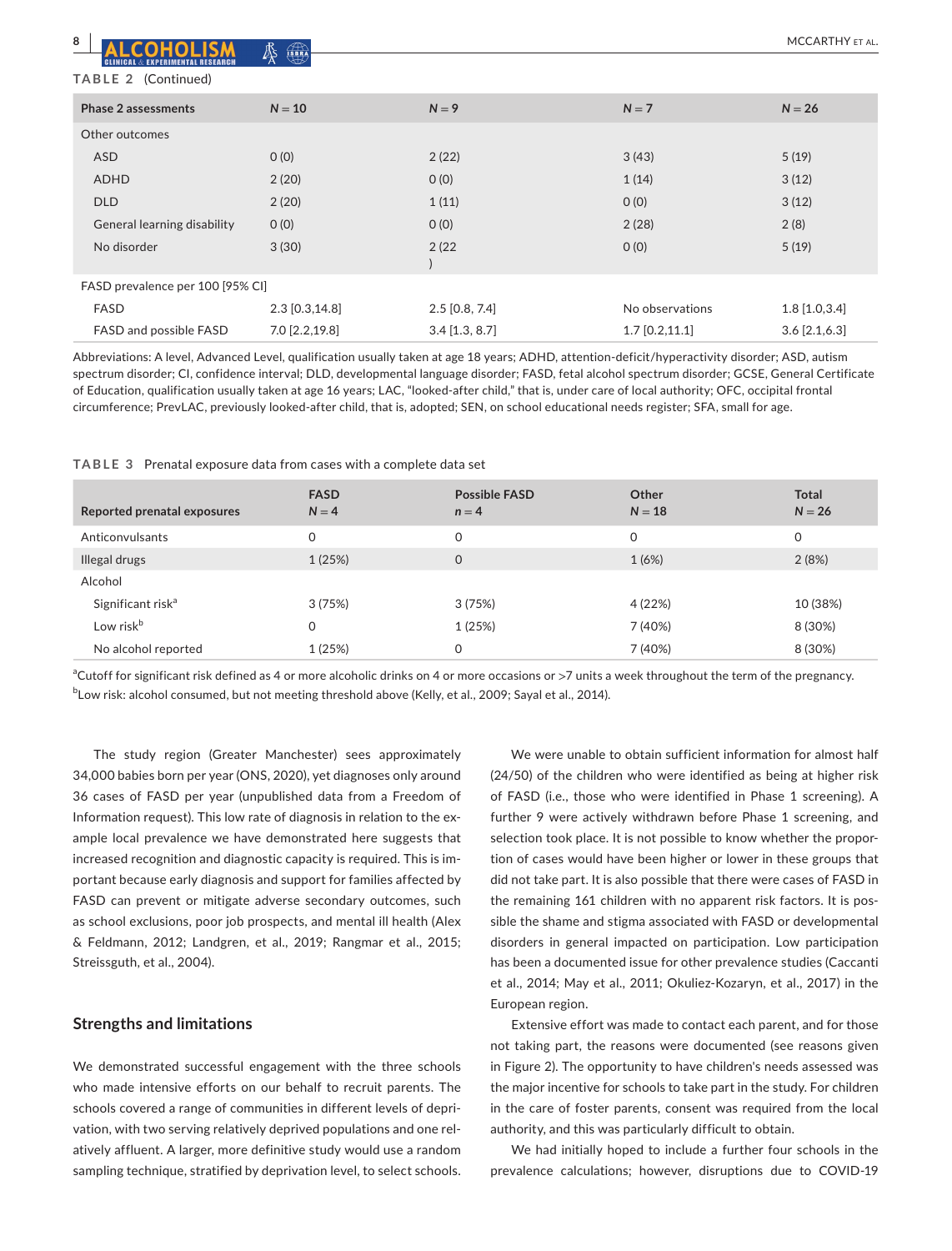prevented completion in these schools. Partial findings are presented in Appendix S1.

We were not successful in collecting data in a Social Emotional and Mental Health (SEMH) school despite recruiting an enthusiastic head teacher at one such school. Anecdotally, parents felt they had nothing to gain by taking part as their child was already benefiting from specialist support. Similarly, pupil referral units were not included in this study. Together with SEMH schools, this is another setting where FASD prevalence is anticipated to be higher than the mainstream school setting.

It is likely that prenatal alcohol exposure was underestimated in this study, as dose and duration of alcohol consumption during pregnancy was calculated from retrospective self-reporting, relying on recall of behaviors taking place up to 10 years prior. Social desirability bias also affects reporting of alcohol consumption during pregnancy (Caccanti et al.,. 2014; Smith et al., 2014), and we do not know how much the potential for perceived shame associated with alcohol consumption in pregnancy may have affected reporting.

It may be beneficial for future research to consider how methods could be adjusted for European populations to optimize participation and accuracy of report of alcohol consumption in these populations.

Other general limitation in studies that measure the prevalence of FASD is that while there are a wide range of physical and neurological features associated with FASD, which when taken together increase the likelihood of FASD, the only features that are widely accepted as discriminating in the absence of confirmed alcohol exposure are the distinctive facial features. However, significant facial features are thought to only occur in a minority of cases of FASD, and likewise, in this study only 2 of the 8 cases and possible cases showed these distinctive features. Previous prevalence studies have used a higher threshold for the physical measurements at Phase 1 (e.g., a threshold of 10th percentile for OFC: May et al., 2011), which would have made the screening stage more sensitive and may have led to more cases being identified. Instead, we used the Canadian diagnostic approach, where the detailed evaluation stage was more focused toward the neurocognitive deficits. We ruled out obvious genetic causes through chromosome microarray analysis and clinical geneticist review. While this helped to improve confidence about the etiological basis of the presentation, it is not possible to prove that the alcohol exposure caused the deficits. The converse is also true: It is not possible to rule out alcohol as an important causal factor. Every effort was taken to reduce bias that may give rise to false positives. The case definition used validated developmental assessments and was described in advance in the study protocol and followed internationally recognized guidance (Cook et al., 2016).

An improvement in our methodology would have been to include a random sample of children for full assessment. This would have enabled us to obtain characteristics of the birth mothers in a group of children without any risk factors for FASD (i.e., those who did not meet the Phase 1 screening criteria), which would have allowed more sophisticated modeling (and extrapolation) of the likely prevalence in the entire population of 8- to 9-year-olds (May et al., 2018). In this small-scale

study, we determined that this would have been difficult. Parents were prepared to take part if they thought it might benefit their child, for example, by getting more information to inform their special educational needs or to obtain a diagnosis. The fact that our assessment also identified possible ASD, ADHD, and other neurodevelopmental conditions was a significant "pull factor" for schools and parents. It was also notable that the only children actively opted into the study because of parent concerns (and no other risk factor) were from the school in the most affluent setting (School 2). Thus, motivations to take part may differ depending on socioeconomic status. We would conclude that further research would be needed into how to incentivize parents of children with apparently typical development to take part.

# **CONCLUSIONS**

This is the first study in the UK to directly assess FASD in a systematically ascertained sample of children. It found FASD in 1.8% (1.0%-3.4%) of the population studied, or 3.6% (2.1%, 6.3%) when possible cases were also included. Due to the small sampling frame of schools included and limitations of baseline information obtained on contacted families, we can only conclude this represents local prevalence data in typical mainstream schools rather than being able confidently to infer a "population prevalence" of FASD. There are uncertainties too about this prevalence found, since half the children screened positive were lost to full ascertainment, and case identification may have been higher if all cases had been seen. Further research is needed to identify how to improve participation and accuracy of PAE in European populations.

It was already suspected from modeling and screening studies that FASD is highly prevalent in the UK (Lange et al., 2017; McQuire et al., 2019). Confirmation that this is the case in a sample of schools should be used to increase the awareness of FASD, and invest in diagnostic services, treatment, and support for those affected by FASD.

# **ACKNOWLEDGMENTS**

We thank the parents, guardians, children, head teachers, and staff at participant schools. We also thank Róisín Reynolds and Rachael Nielsen from the Greater Manchester Health and Social Care Partnership for their support. Philip May allowed us to use the Maternal Risk Questionnaire, the University of New Mexico, by the Fetal Alcohol Syndrome Epidemiology Research Team initially developed in collaboration with Sharon Wilsnack (University of North Dakota), and adapted and updated multiple times for use in prevalence studies in the United States, South Africa, and Italy. We thank those who represented families affected by FASD, led by Anna Webster. We thank the members of an independent steering group, including Anna Webster Jen Michaels, Joanne Higham, Mary Scanlon, and Susan McGrail.

#### **CONFLICTS OF INTEREST**

RASM has received honoraria from speaking for various pharmaceutical companies related to ADHD including Takeda, Flynn, and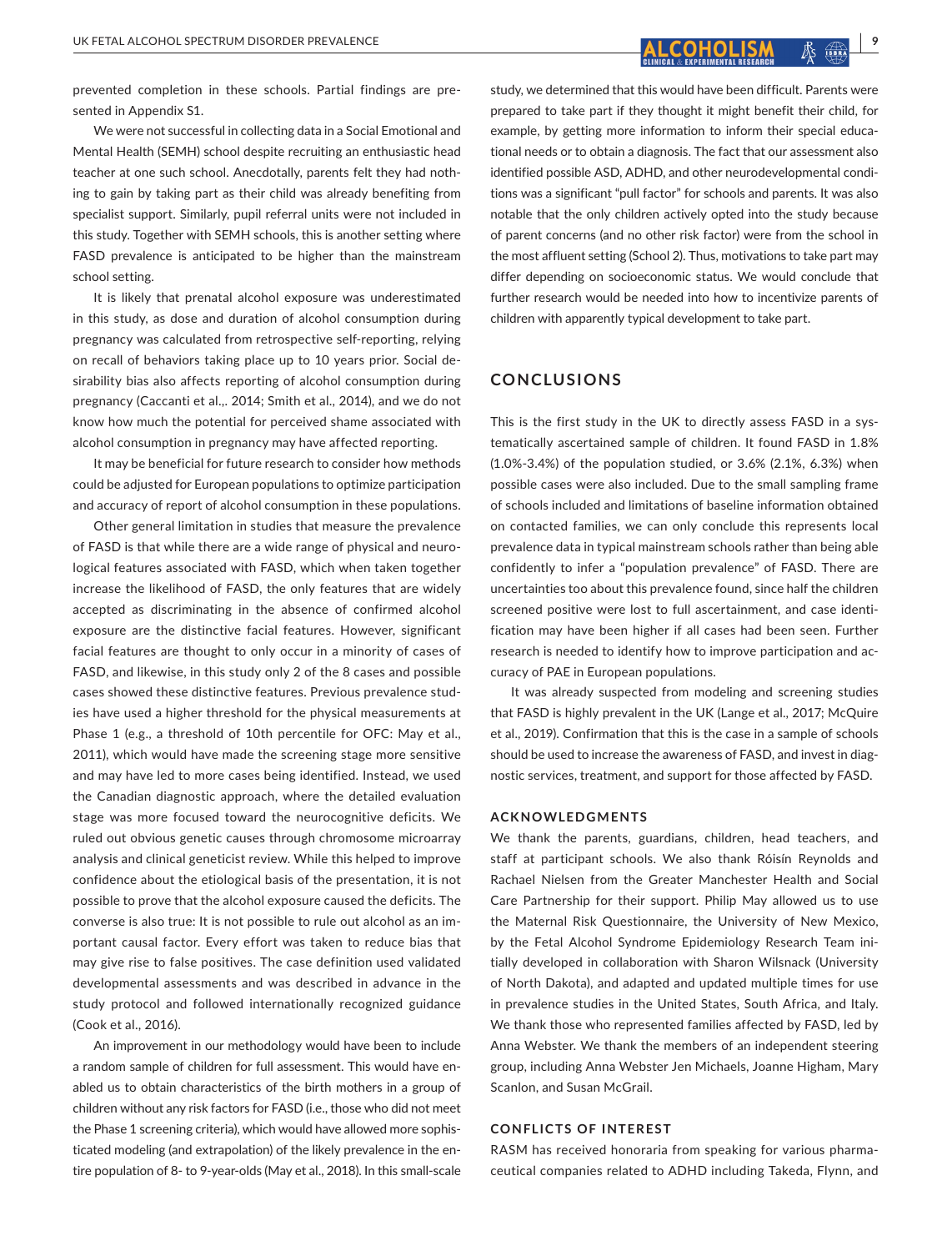**10 <sup>|</sup>**  MCCARTHY et al.

Janssen, as well as support for entry to an international conference related to ADHD. RASM is also a nonpaid advisor to various ASD, ADHD, and FASD charities in England and internationally (Australia and Europe). RASM has organized conferences and obtained noneducational grants from various sources including Pharma and private hospitals. AP is a nonpaid member of the Professional Advisory Panel of the not-for-profit organization, ÉNDpae. All other authors declare that they have no competing interests.

# **ORCID**

Penny A. Cook <sup>1</sup> <https://orcid.org/0000-0001-6435-8050>

# **REFERENCES**

- Alex, K. & Feldmann, R. (2012) Children and adolescents with fetal alcohol syndrome (FAS): better social and emotional integration after early diagnosis. *Klinische Padiatrie*, 224, 66–71.
- Astley, S.J. (2015) Palpebral fissure length measurement: accuracy of the FAS Facial Photographic Analysis Software and inaccuracy of the ruler. *Journal of Population Therapeutics and Clinical Pharmacology*, 22(1), e9–e26.
- Ceccanti, M., Fiorentino, D., Coriale, G., Kalberg, W.O., Buckley, D., Hoyme, H.E. et al. (2014) Maternal risk factors for fetal alcohol spectrum disorders in a province in Italy. *Drug and Alcohol Dependence*, 145, 201–208.
- Chasnoff, I.J., Wells, A.M. & King, L. (2015) Misdiagnosis and missed diagnoses in foster and adopted children with prenatal alcohol exposure. *Pediatrics*, 135(2), 264–270.
- Cook, J.L., Green, C.R., Lilley, C.M., Anderson, S.M., Baldwin, M.E., Chudley, A.E. et al. (2016) Fetal alcohol spectrum disorder: a guideline for diagnosis across the lifespan. *Canadian Medical Association Journal*, 188, 191–197.
- Dnagenotek 2020. Oragene 500-series. Genotek.
- Douzgou, S., Breen, C., Crow, Y.J., Chandler, K., Metcalfe, K., Jones, E. et al. (2012) Diagnosing fetal alcohol syndrome: new insights from newer genetic technologies. *Archives of Disease in Childhood*, 97, 812–817.
- Kaufman, A.S., Raiford, S.E. & Coalson, D.L. (2015) *Intelligent testing with the WISC-V*. Hoboken, NJ: John Wiley & Sons.
- Kelly, Y., Sacker, A., Gray, R., Kelly, J., Wolke, D. & Quigley, M.A. (2009) Light drinking in pregnancy, a risk for behavioural problems and cognitive deficits at 3 years of age? *International journal of epidemiology*, 38(1), 129–140.
- Landgren, V., Svensson, L., Gyllencreutz, E., Aring, E., Grönlund, M.A. & Landgren, M. (2019) Fetal alcohol spectrum disorders from childhood to adulthood: a Swedish population-based naturalistic cohort study of adoptees from Eastern Europe. *British Medical Journal Open*, 9(10), e032407.
- Lange, S., Probst, C., Gmel, G., Rehm, J., Burd, L. & Popova, S. (2017) Global prevalence of fetal alcohol spectrum disorder among children and youth. A systematic review and meta-analysis. *JAMA Pediatrics*, 171, 948–956.
- May, P.A., Chambers, C.D., Kalberg, W.O., Zellner, J., Feldman, H., Buckley, D. et al. (2018) Prevalence of fetal alcohol spectrum disorders in 4 US communities. *JAMA*, 319, 474–482.
- May, P.A., Fiorentino, D., Coriale, G., Kalberg, W.O., Hoyme, H.E., Aragon, A.S. et al. (2011) Prevalence of children with severe fetal alcohol spectrum disorders in communities near Rome, Italy: new estimated rates are higher than previous estimates. *International Journal of Environmental Research and Public Health*, 8, 2331–2351.
- May, P.A. & Gossage, J.P. (2001) Estimating the prevalence of fetal alcohol syndrome – a summary. *Alcohol Research & Health*, 25, 159–167.
- Mcquire, C., Mukherjee, R., Hurt, L., Higgins, A., Greene, G., Farewell, D. et al. (2019) Screening prevalence of fetal alcohol spectrum disorders in a region of the United Kingdom: a population-based birthcohort study. *Preventive Medicine*, 118, 344–351.
- Ministry of Housing Communities and Local Government (2019). The English Indices of Deprivation. [https://www.gov.uk/government/](https://www.gov.uk/government/statistics/english-indices-of-deprivation-2019) [statistics/english-indices-of-deprivation-2019](https://www.gov.uk/government/statistics/english-indices-of-deprivation-2019)
- Morleo, M., Woolfall, K., Dedman, D., Mukherjee, R., Bellis, M.A. & Cook, P.A. (2011) Under-reporting of foetal alcohol spectrum disorders: an analysis of hospital episode statistics. *BMC Pediatrics*, 11, 14. <https://doi.org/10.1186/1471-2431-11-14>
- Mukherjee, R., Layton, M., Yacoub, E. & Turk, J. (2011) Autism and autistic traits in people exposed to heavy prenatal alcohol: data from a clinical series of 21 individuals and nested case control study. *Advances in Mental Health and Intellectual Disabilities*, 5(1), 42–49.
- Mukherjee, R., Wray, E., Curfs, L. & Hollins, S. (2015) Knowledge and opinions of professional groups concerning FASD in the UK. *Adoption and Fostering*, 39, 212–224.
- Okulicz-Kozaryn, K., Borkowska, M. & Brzózka, K. (2017) FASD prevalence among schoolchildren in Poland. *Journal of Applied Research in Intellectual Disabilities*, 30(1), 61–70.

ONS (2020) Births in England and Wales: summary tables.

- Popova, S., Lange, S., Probst, C., Gmel, G. & Rehm, J. (2017) Estimation of national, regional, and global prevalence of alcohol use during pregnancy and fetal alcohol syndrome: a systematic review and meta-analysis. *Lancet Global Health*, 5, E290–E299.
- Public Health England (2021). Public health profiles. [https://fingertips.](https://fingertips.phe.org.uk/search/alcohol specific death) [phe.org.uk/search/alcohol%20specific%20death](https://fingertips.phe.org.uk/search/alcohol specific death)
- Raldiris, T.L., Bowers, T.G. & Towsey, C. (2018) Comparisons of intelligence and behavior in children with fetal alcohol spectrum disorder and ADHD. *Journal of Attention Disorders*, 22(10), 959–970.
- Rangmar, J., Hjern, A., Vinnerljung, B., Strömland, K., Aronson, M. & Fahlke, C. (2015) Psychosocial outcomes of fetal alcohol syndrome in adulthood. *Pediatrics*, 135(1), e52–e58.
- Rasmussen, C., Tamana, S., Baugh, L., Andrew, G., Tough, S. & Zwaigenbaum, L. (2013) Neuropsychological impairments on the NEPSY-II among children with FASD. *Child Neuropsychology*, 19, 337–349.
- Reynolds, R., Mccarthy, R. & Cook, P.A. (2021) We do things differently here: the Greater Manchester approach to preventing alcoholexposed pregnancy. *Perspectives in Public Health*, 141(5), 252–254.
- Roozen, S., Peters, G.J.Y., Kok, G., Townend, D., Nijhuis, J. & Curfs, L. (2016) Worldwide prevalence of fetal alcohol spectrum disorders: A systematic literature review including meta-analysis. *Alcoholism-Clinical and Experimental Research*, 40, 18–32.
- Sayal, K., Heron, J., Draper, E., Alati, R., Lewis, S.J., Fraser, R. et al. (2014) Prenatal exposure to binge pattern of alcohol consumption: mental health and learning outcomes at age 11. *European Child & Adolescent Psychiatry*, 23(10), 891–899.
- Schölin, L., Mukherjee, R.A.S., Aiton, N., Blackburn, C., Brown, S., Flemming, K.M. et al. (2021) Fetal alcohol spectrum disorders: an overview of current evidence and activities in the UK. *Archives of Disease in Childhood*, 106(7), 636–640.
- Smith, L., Savory, J., Couves, J. & Burns, E. (2014) Alcohol consumption during pregnancy: cross-sectional survey. *Midwifery*, 30, 1173–1178.
- Streissguth, A.P., Bookstein, F.L., Barr, H.M., Sampson, P.D., O'malley, K. & Young, J.K. (2004) Risk factors for adverse life outcomes in fetal alcohol syndrome and fetal alcohol effects. *Journal of Developmental and Behavioral Pediatrics*, 25, 228–238.
- World Health Organisation. (2012). WHO Global Prevalence Study on FASD. WHO Research Initiative on Alcohol, Health and Development, WHO International Collaborative Research Project on Fetal Alcohol Spectrum Disorders (FASD).
- Young, S., Absoud, M., Blackburn, C., Branney, P., Colley, B., Farrag, E. et al. (2016) Guidelines for identification and treatment of